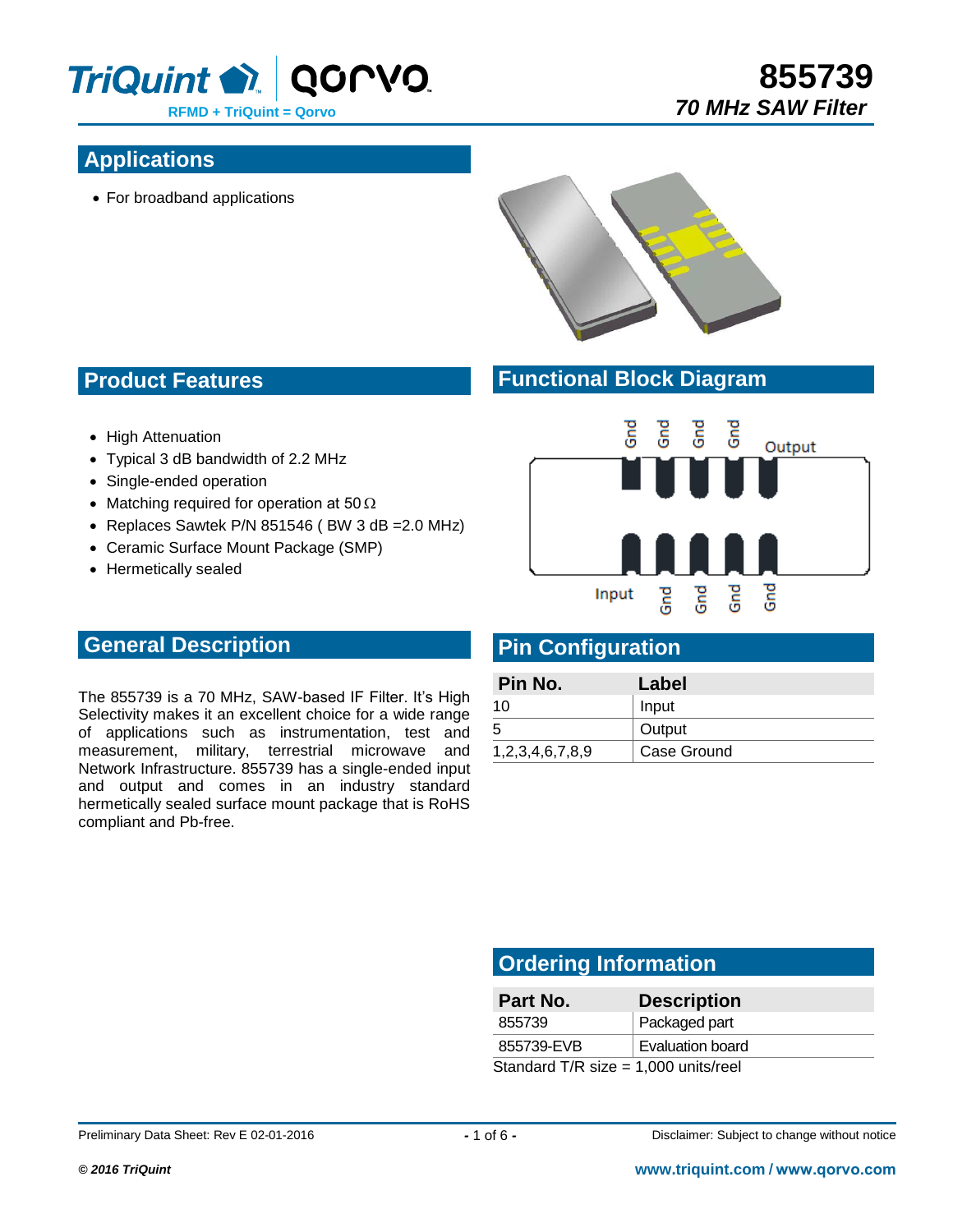

## **Absolute Maximum Ratings**

| <b>Parameter</b>                     | Rating                      |  |  |
|--------------------------------------|-----------------------------|--|--|
| Storage Temperature <sup>(1)</sup>   | $-40$ to $+85$ $^{\circ}$ C |  |  |
| Operating Temperature <sup>(1)</sup> | 0 to + 70 $\degree$ C       |  |  |

Operation of this device outside the parameter ranges given may cause permanent damage

## **Electrical Specifications (1)**

#### Operating Temperature Range  $^{(2)}$  0 ° C to + 70 ° C.

| .<br>Parameter <sup>(3)</sup>                               | <b>Conditions</b>                                                                     | <b>Min</b>           | Typ <sup>(3)</sup>   | <b>Max</b> | <b>Units</b> |
|-------------------------------------------------------------|---------------------------------------------------------------------------------------|----------------------|----------------------|------------|--------------|
| <b>Center Frequency</b>                                     |                                                                                       |                      | 70                   |            | <b>MHz</b>   |
| <b>Minimum Insertion Loss</b>                               |                                                                                       |                      | 23                   | 24.25      | dB           |
| Lower 1 dB Bandedge <sup>(4)</sup><br>Upper 1 dB Bandedge   |                                                                                       | 70.87                | 69<br>71             | 69.13      | <b>MHz</b>   |
| Lower 3 dB Bandedge <sup>(4)</sup><br>Upper 3 dB Bandedge   |                                                                                       | 71.06                | 68.9<br>71.1         | 68.94      | <b>MHz</b>   |
| Lower 40 dB Bandedge <sup>(4)</sup><br>Upper 40 dB Bandedge |                                                                                       | 68.21                | 68.3<br>71.7         | 71.79      | <b>MHz</b>   |
| Amplitude Variation                                         | $69.35 - 70.65$ MHz                                                                   |                      | 0.6                  | 1          | dB p-p       |
| <b>Phase Linearity</b>                                      | 69.35 - 70.65 MHz                                                                     |                      | 1.7                  | 3          | Deg p-p      |
| <b>Group Delay Variation</b>                                | $69.35 - 70.65$ MHz                                                                   |                      | 70                   | 110        | nsec         |
| Absolute Delay                                              |                                                                                       |                      | 2.3                  |            | μs           |
| <sup>(4)</sup> Relative Attenuation                         | 10.00 - 67.75 MHz<br>72.25 - 125.00 MHz<br>125.00 - 145.00 MHz<br>145.00 - 200.00 MHz | 50<br>50<br>45<br>50 | 60<br>60<br>50<br>60 |            | dB           |
| Source Impedance <sup>(5)</sup>                             |                                                                                       |                      | 50                   |            | $\Omega$     |
| Load Impedance <sup>(5)</sup>                               |                                                                                       |                      | 50                   |            | Ω            |
| Substrate                                                   |                                                                                       |                      | LiTaO <sub>3</sub>   |            |              |
| Temperature Coefficient of<br>Frequency                     |                                                                                       |                      | 23                   |            | Ppm/°C       |

Notes:

- 1. All specifications are based on the TriQuint schematic shown on page 3<br>2. In production, devices will be tested at room temperature to a quardband
- In production, devices will be tested at room temperature to a guardbanded specification to ensure electrical compliance over temperature
- 3. Electrical margin has been built into the design to account for the variations due to temperature drift and manufacturing tolerances.
- 4. All attenuation measurements are measured relative to minimum insertion loss.
- 5. This is the optimum impedance in order to achieve the performance shown.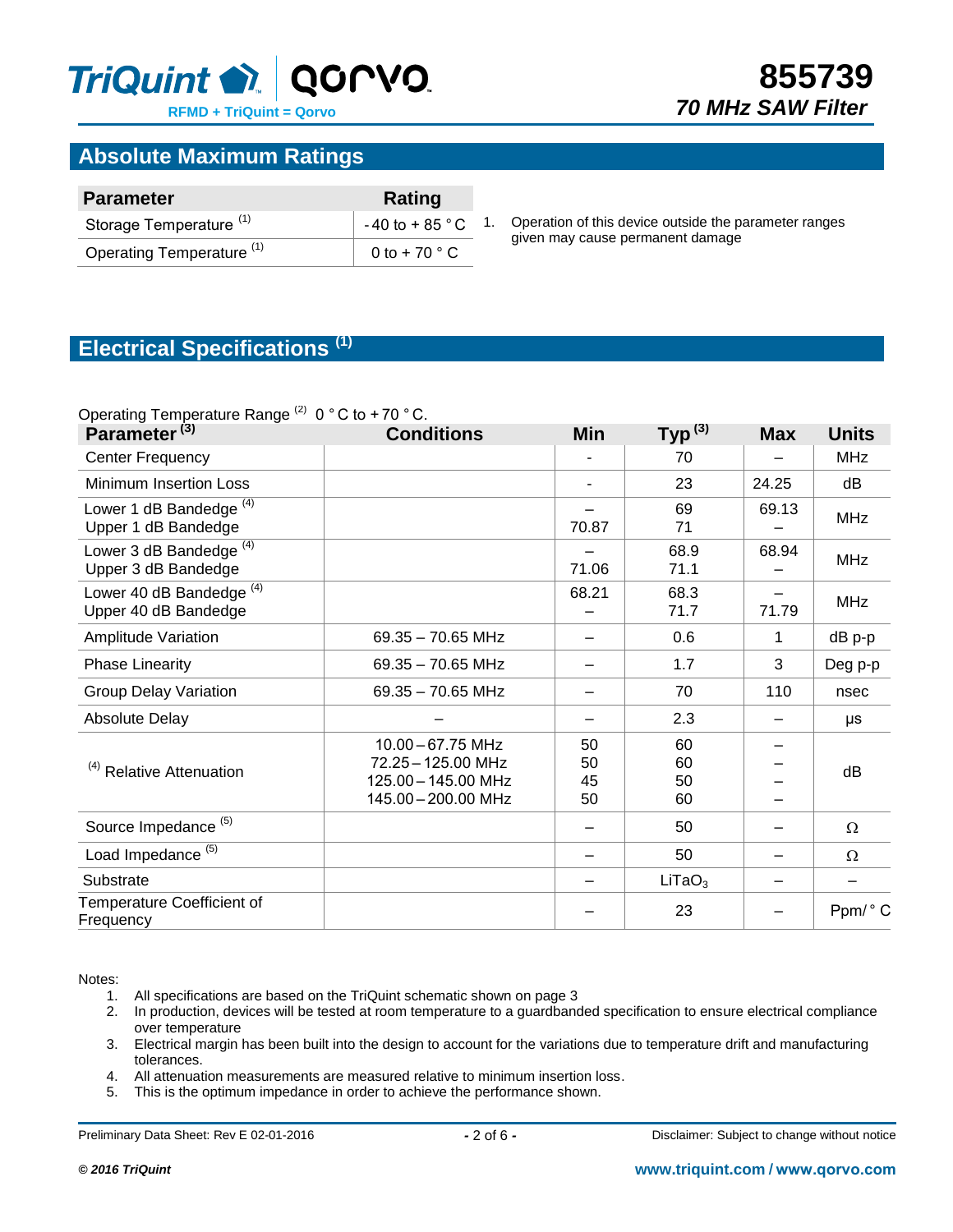

**855739**  *70 MHz SAW Filter*

## **Evaluation Board**



Notes:

- 1. Matching component values shown are for the specified TriQuint evaluation board. Value adjustment may be required in end user product circuits depending on component manufacturer and PCB material.
- 2. PCB: Body: Al<sub>2</sub>O<sub>3</sub> ceramic, Lid: Kovar, Ni plated, Terminations: Au plating 0.5 1.0um, over a 2 6um *Ni* plating

## **Bill of Material**

| Reference Des. | <b>Value</b> | <b>Description</b>     | Manuf.             | <b>Part Number</b> |
|----------------|--------------|------------------------|--------------------|--------------------|
| L1             | 680 nH       | Coil Wire-wound, 805CS | Coilcraft          | 0805CS-681NXJBC    |
| L <sub>2</sub> | 39 nH        | Coil Wire-wound, 805CS | Coilcraft          | 0805CS-390NXJBC    |
| C <sub>1</sub> | 9 pF         | Ceramic Chip, 805      | Murata             | GRM40COG090J50V    |
| C <sub>2</sub> | 120 pF       | Ceramic Chip, 805      | Murata             | GRM40COG121J50V    |
| <b>SMA</b>     | N/A          | SMA connector          | <b>Radiall USA</b> | 9602-1111-018      |
| <b>PCB</b>     | N/A          | 3-layer                | <b>Multiple</b>    | 960656             |

## **PCB Mounting Pattern**



- 1. All dimensions are in millimeters. Angles are in degrees.
- 2. This drawing specifies the mounting pattern used on the TriQuint evaluation board for this product. Some modification may be necessary to suit end user assembly materials and processes.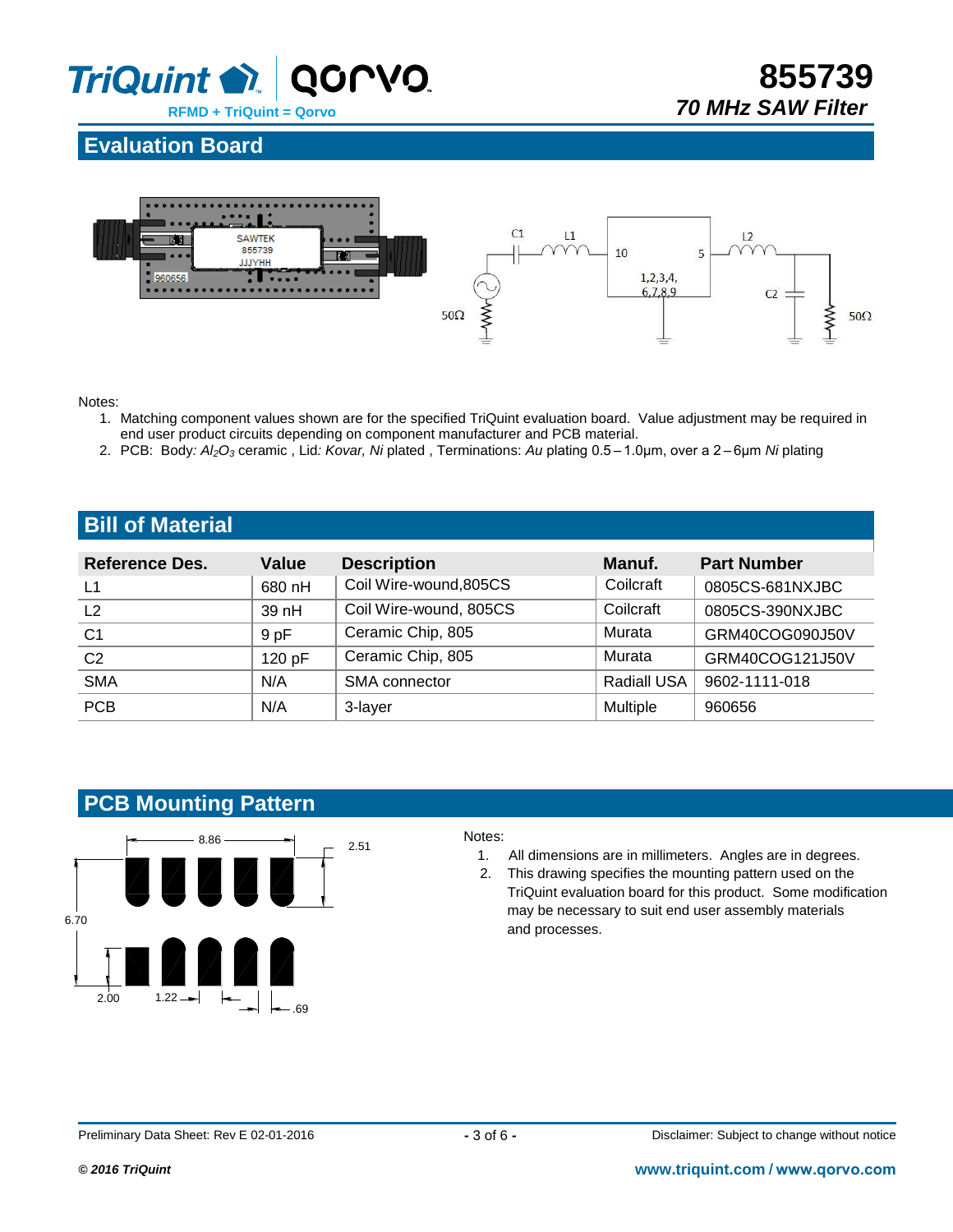

**855739**

## **Performance Plots**



Preliminary Data Sheet: Rev E 02-01-2016 *-4 of 6 -* Disclaimer: Subject to change without notice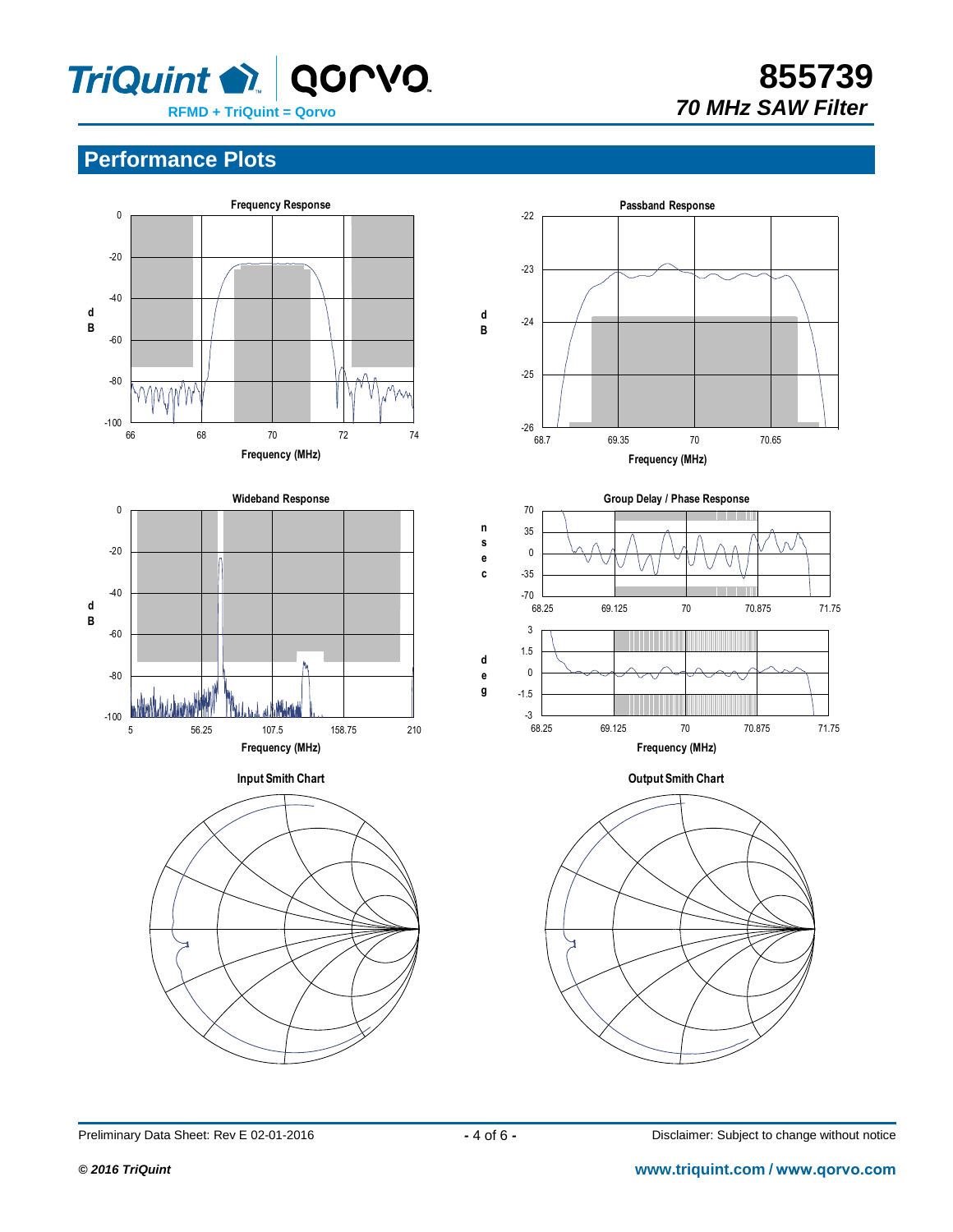

## **Package Information, Marking and Dimensions**



Package Style: SMP-75B Dimensions: 19.00 x 6.50 x 1.75 mm

Body: *Al2O<sup>3</sup>* ceramic Lid: *Kovar*, *Ni* plated Terminations: *Au* plating 0.5 - 1.0μm, over a 2-6μm *Ni* plating

All dimensions shown are nominal in millimeters All tolerances are  $±0.15$ mm except overall length and width  $+0.15$ mm/ $-0.10$ r

The date code consists of day of the current year (Julian, 3 digits),  $Y =$  last digit of the year, and  $X =$  The hour of the day military (2 digits)

#### Notes:

- 1. All dimensions shown are typical in millimeters
- *2.* An ink stamp "PROTO" may be added after laser marking for prototypes.
- *3.* Add the letter C after the date code for parts produced in Costa Rica.



Packaging quantity: 1000 units/reel

Standard T/R size = 1000 units/reel. All dimensions are in millimeters.

-A

 $\odot$ 

 $-1.75$ 

 $20.2$  $40.4$ 44.0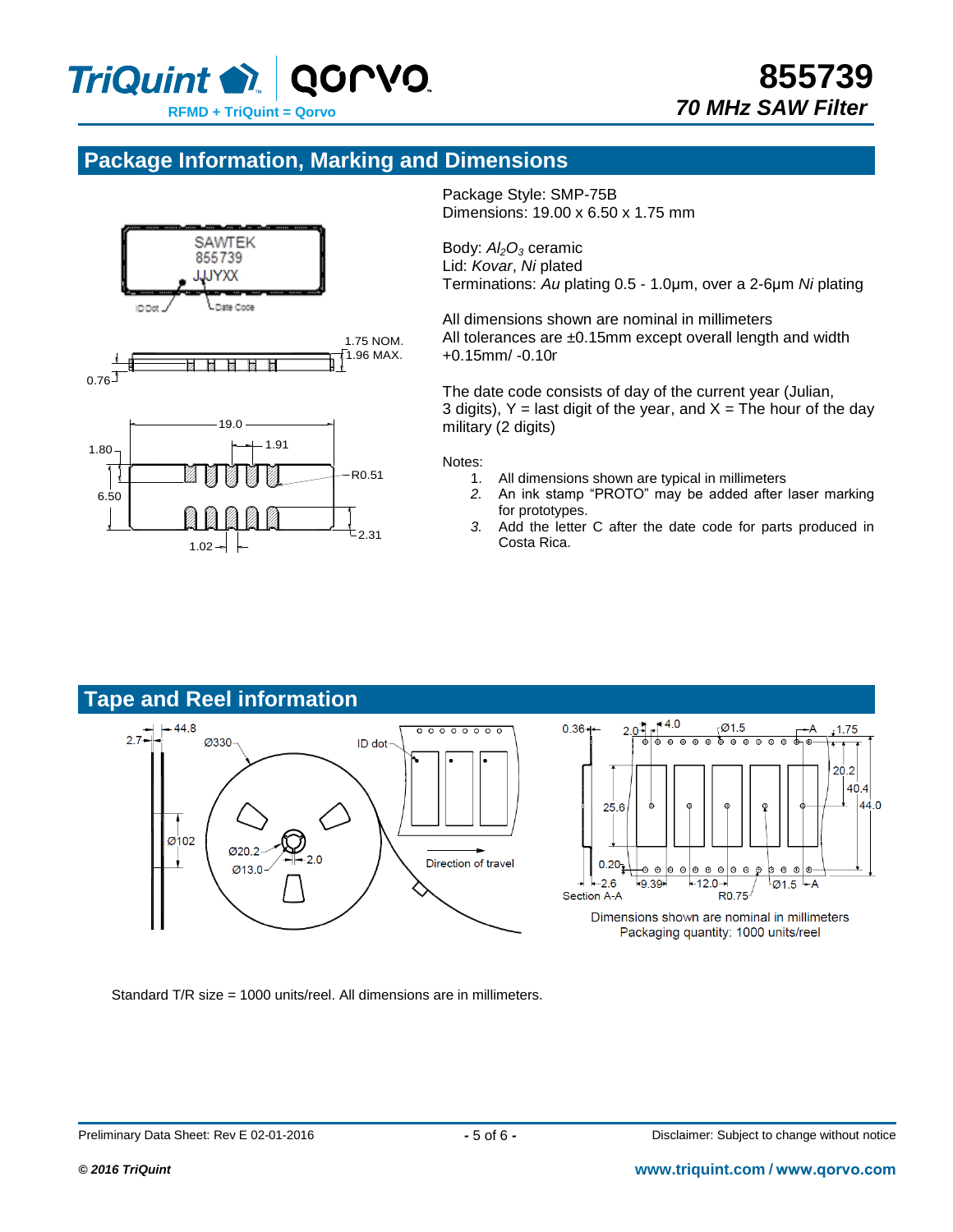

**855739**  *70 MHz SAW Filter*

**Product Compliance Information**

## **ESD Sensitivity Ratings**



Caution! ESD-Sensitive Device

ESD Class: TBD Test: Human Body Model (HBM) Standard: JEDEC JS-001

ESD Class: TBD Test: Charge Device Model (CDM) Standard: JEDEC JES-002

## **MSL Rating**

Not applicable. Hermetic package

## **Solderability**

Compatible with both lead-free (260°C maximum reflow temperature) and tin/lead (245°C maximum reflow temperature) soldering processes.

Refer to **[Soldering Profile](http://www.triquint.com/products/d/recommended-lead-free-reflow-profile)** for recommended guidelines.

## **RoHs Compliance**

This part is compliant with EU 2002/95/EC RoHS directive (Restrictions on the Use of Certain Hazardous Substances in Electrical and Electronic Equipment).

This product also has the following attributes:

- Halogen Free (Chlorine, Bromine)
- Antimony Free
- TBBP-A  $(C_{15}H_{12}Br_4O_2)$  Free
- PFOS Free
- SVHC Free

## **Contact Information**

For the latest specifications, additional product information, worldwide sales and distribution locations:

**Web: [www.triquint.com](http://www.triquint.com/) Tel: 877-800-8584**

**Email: [customer.support@qorvo.com](mailto:customer.support@qorvo.com)**

For information about the merger of RFMD and TriQuint as Qorvo:

#### **Web: [www.qorvo.com](http://www.qorvo.com/)**

For technical questions and application information: **Email: [flapplication.engineering@tqs.com](mailto:flapplication.engineering@tqs.com)**

## **Important Notice**

The information contained herein is believed to be reliable. TriQuint makes no warranties regarding the information contained herein. TriQuint assumes no responsibility or liability whatsoever for any of the information contained herein. TriQuint assumes no responsibility or liability whatsoever for the use of the information contained herein. The information contained herein is provided "AS IS, WHERE IS" and with all faults, and the entire risk associated with such information is entirely with the user. All information contained herein is subject to change without notice. Customers should obtain and verify the latest relevant information before placing orders for TriQuint products. The information contained herein or any use of such information does not grant, explicitly or implicitly, to any party any patent rights, licenses, or any other intellectual property rights, whether with regard to such information itself or anything described by such information.

TriQuint products are not warranted or authorized for use as critical components in medical, life-saving, or lifesustaining applications, or other applications where a failure would reasonably be expected to cause severe personal injury or death.